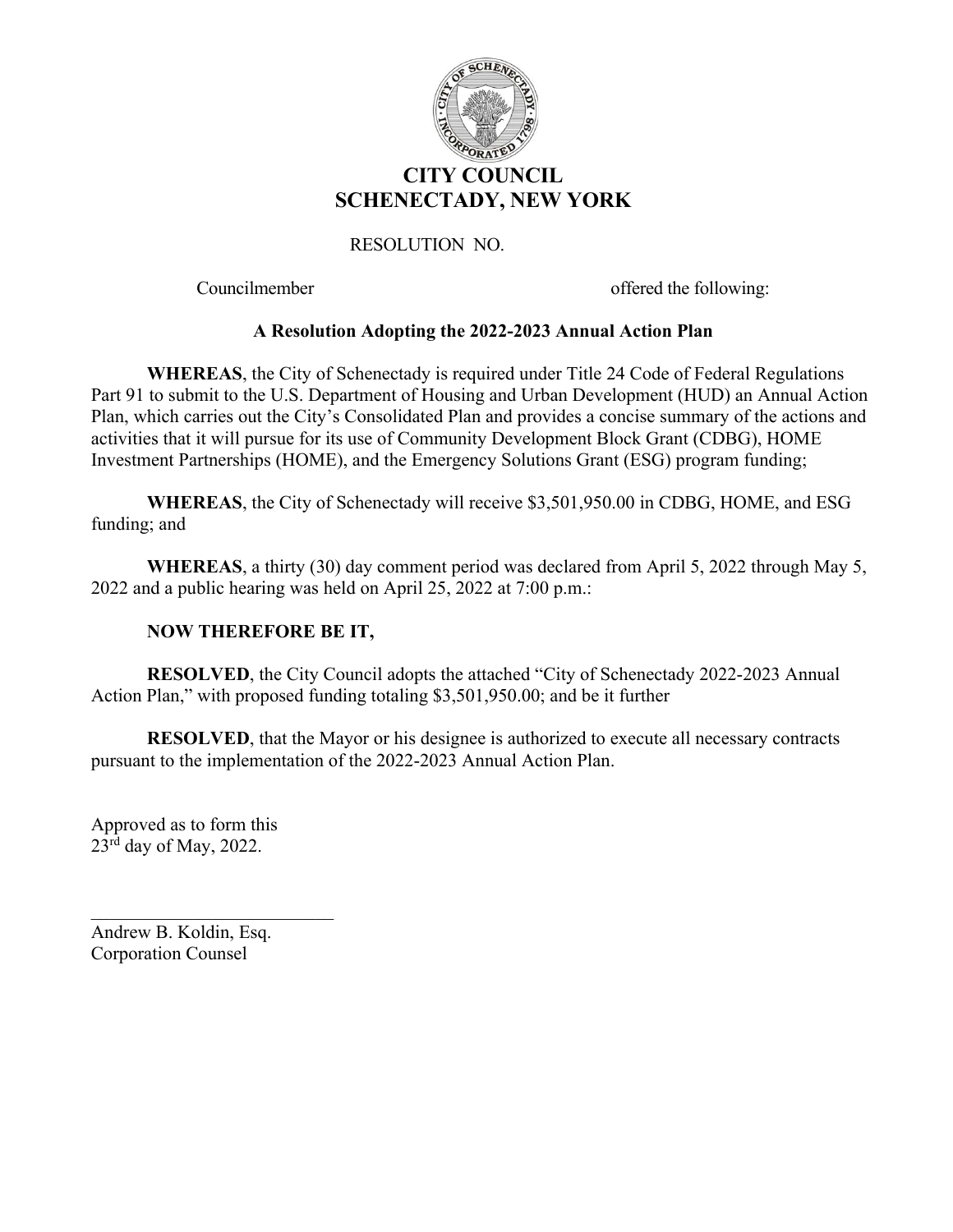

# **CITY COUNCIL SCHENECTADY, NEW YORK**

# RESOLUTION NO.

Councilmember offered the following:

# **A Resolution Authorizing Fee Waivers for Exterior Building Repair Permits**

**WHEREAS,** Chapter 138 of the Schenectady City Code allows for building permit fees to be set by resolution:

# **NOW, THEREFORE BE IT,**

**RESOLVED,** that a building permit fee waiver shall be created, the terms of said waiver is attached and hereby incorporated to this resolution by reference.

Approved as to form this  $23^{\text{rd}}$  day of May, 2022.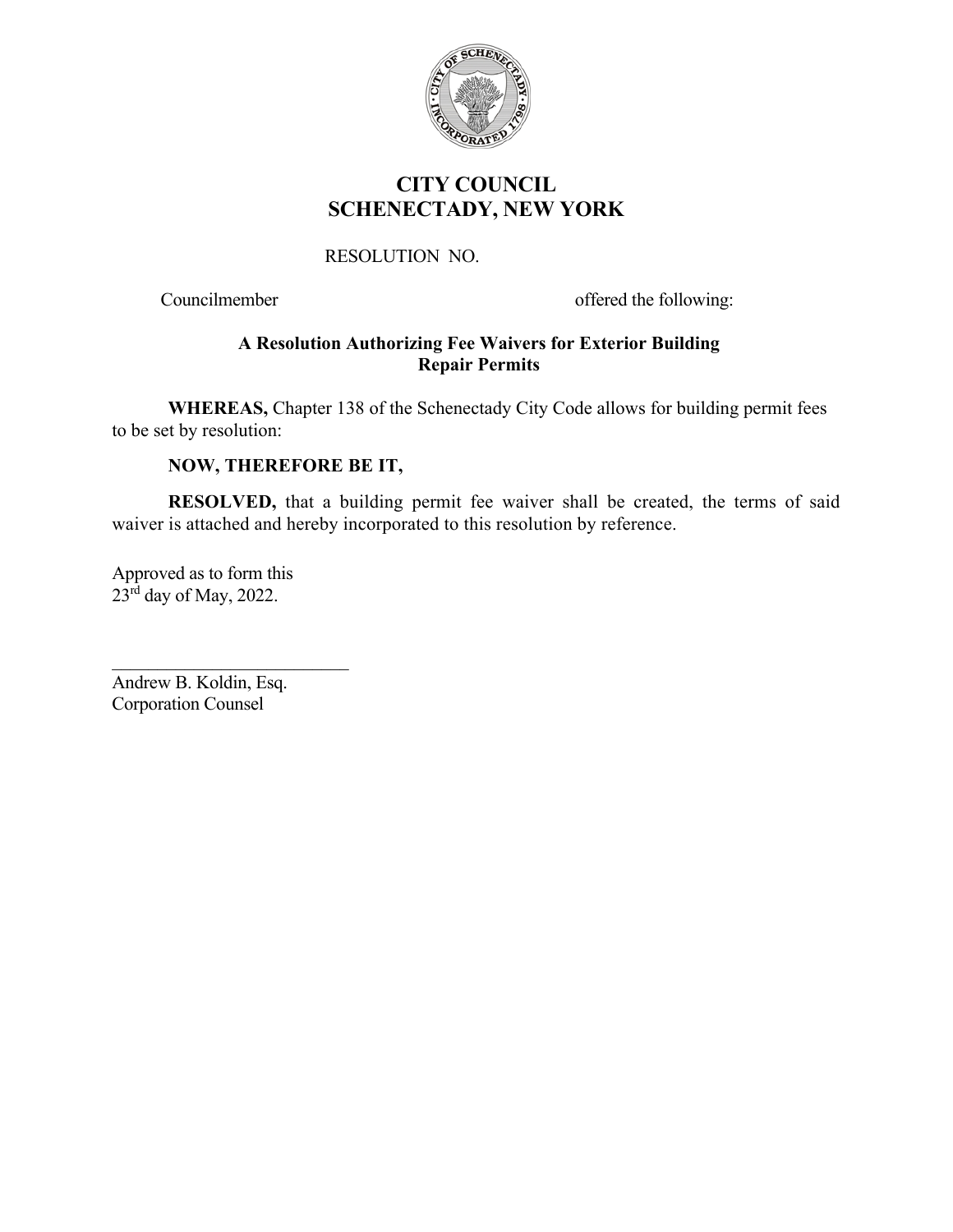# Permit Fee Waiver:

Waiver of (Application Fee) for projects that qualify from the following criteria:

The scope of the work for the permit is for essential repairs and improvements, such as roof repair / replacement, siding repair/ replacement, porch repair/ replacement, windows replacement, garage, fencing or any exterior repairs / replacement to an existing owner occupied and rental property up to 4 units.

If a building project has multiple permits, the maximum permits value of **\$35,000** will apply to the combined total of all permits and not to each individual permit.

# **2022 \$56 Application Fee for Exterior Permits \$100 for Roof Permit**

Permit Fee Waiver Period: **Beginning June 1, 2022 until August 31, 2022** 

- Residential Properties (1 to 4 Units)
- For this program, building permits must be pulled within the pilot period of **June 1, 2022 to August 31, 2022.**
- In order to close a building permit all works, required documents and inspections are to be completed within 12 months.
- If after 12 months the permit remains incomplete, a building permit renewal is required with full permit fees.
- Property taxes must be current, and verification of payments must be done by code enforcement office.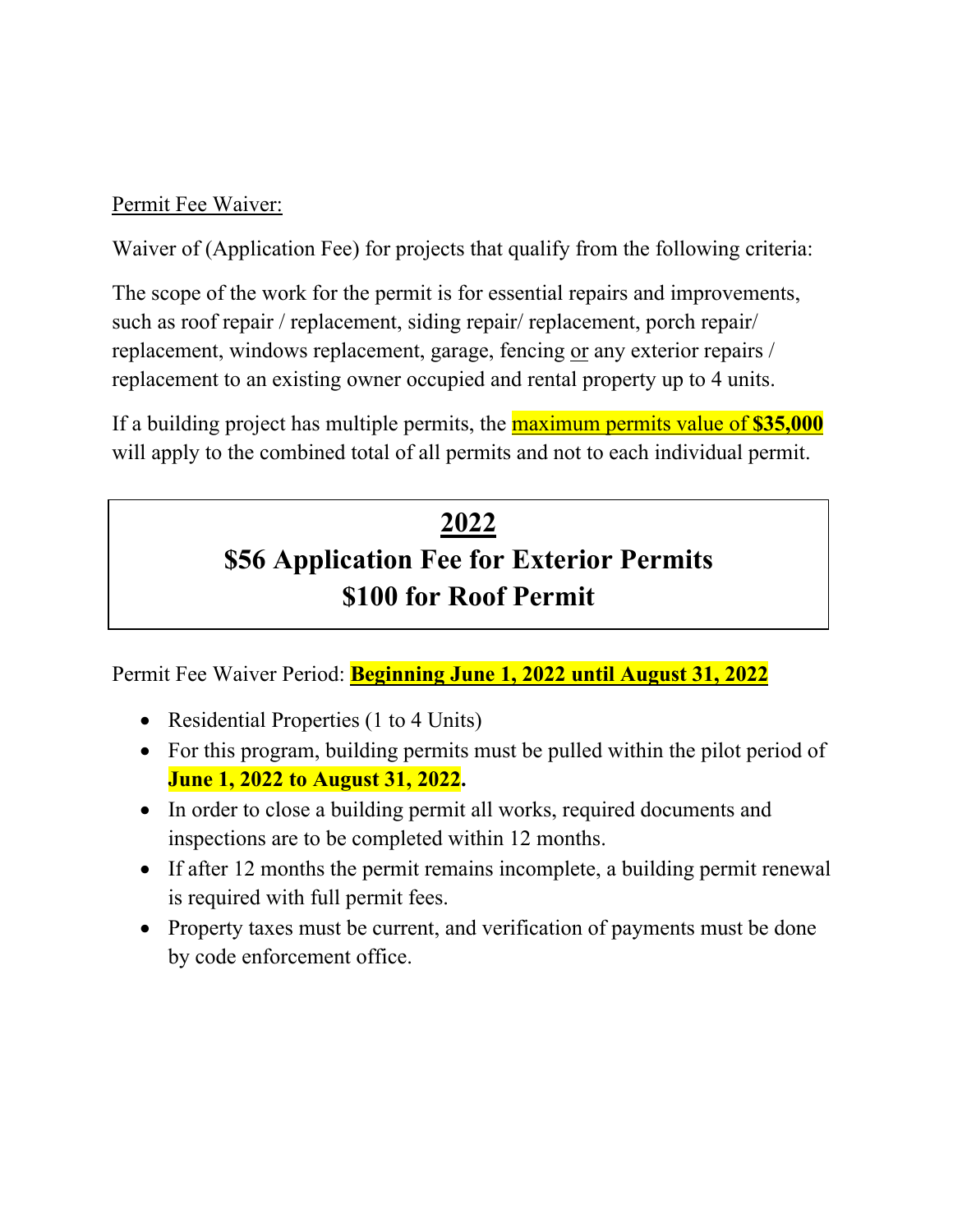

# RESOLUTION No.:

Councilmember John Mootooveren offered the following:

# **A Resolution Authorizing the City to Enter into an Agreement with the U.S. Department of Justice under the Bulletproof Vest Partnership Grant Program FY2021.**

**WHEREAS,** the City of Schenectady seeks to enter into an agreement with the U.S. Department of Justice (DOJ) to receive funding under the Fiscal Year 2021 Bulletproof Vest Partnership solicitation grant; and

**WHEREAS,** the DOJ will provide funds in the amount of \$15,033.60 to the City of Schenectady for the purpose of purchasing National Institute of Justice compliant armored bulletproof vest:

#### **NOW, THEREFORE BE IT**

**RESOLVED,** that the City Council hereby authorizes the Mayor or his designee to enter into an agreement between the City of Schenectady and DOJ to purchase the vest described hereinabove, the terms of which shall be set by the Corporation Counsel.

Approved as to form this  $23<sup>rd</sup>$  day of May, 2022.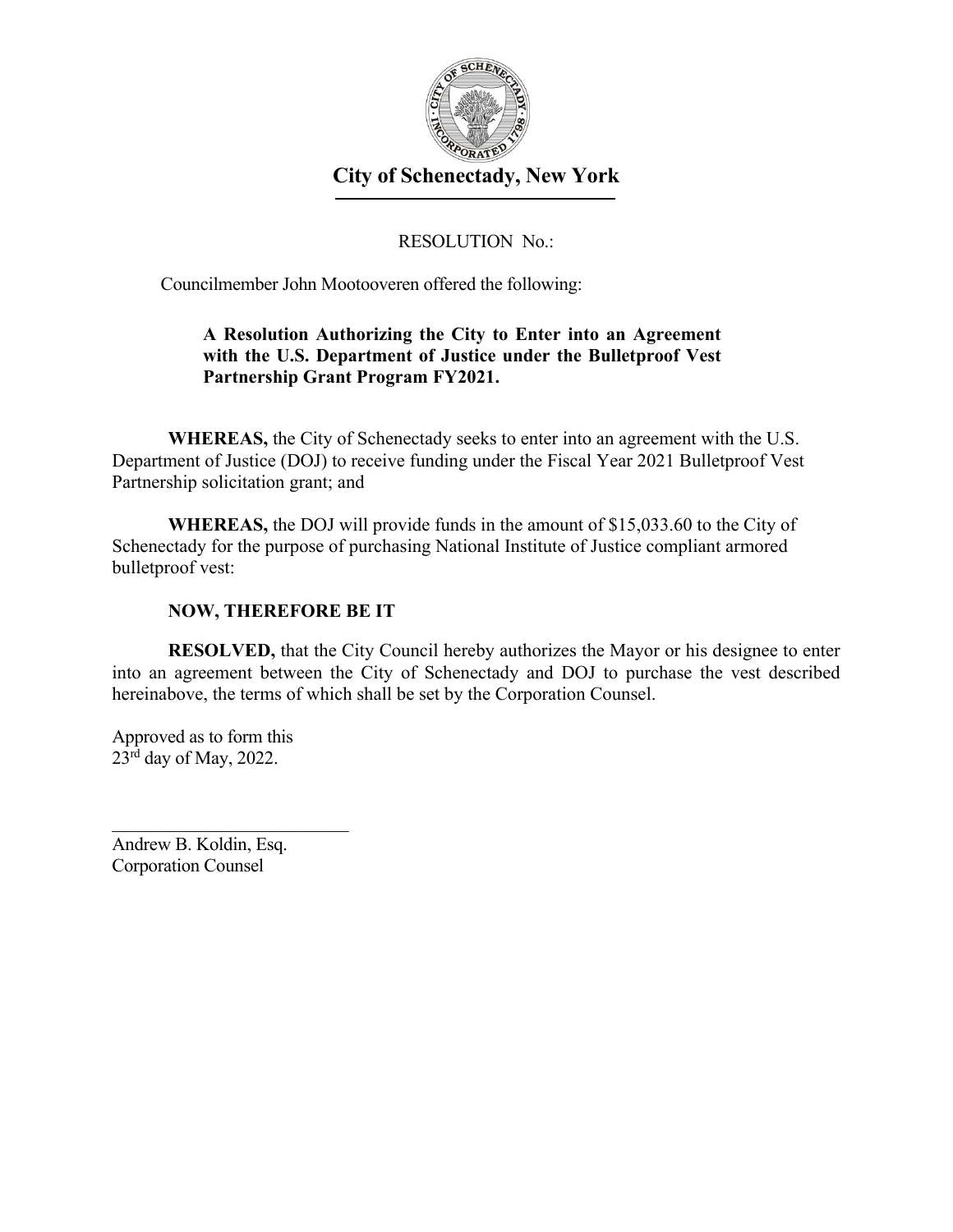

# **CITY COUNCIL SCHENECTADY, NEW YORK**

# RESOLUTION NO.

Councilmember offered the following:

# **A Resolution Accepting an Engineering Planning Grant from NYS Environmental Facilities Corporation**

**WHEREAS**, the City of Schenectady has been awarded a \$50,000 grant from NYS Environmental Facilities Corporation (EFC), as part of the Engineering Planning Grant Porgram; and

**WHEREAS,** the grant is for the preparation of a preliminary engineering report for the Mohawk River Inflow Reduction Program; and

**WHEREAS,** under the grant program, there must be a local match of at least 20% of the EFC grant award; and

**WHEREAS,** the source of the local match, and any amount in excess of the required match, shall be paid using general water funds; and

**WHEREAS,** the proposed study and report associated with the Mohawk River Inflow Reduction Project is a Type II action in accordance with 6 NYCRR Section 617.5(c)(24) pertaining to "information collection, including basic data collection and research; water quality and pollution studies; traffic counts; engineering studies; surveys; subsurface investigations; and soils studies that do not commit the agency to undertake, fund or approve and Type I or Unlisted action"; and Section  $617.5(c)(27)$  for "conducting concurrent environmental, engineering, economic, feasibility and other studies and preliminary planning and budgeting processes necessary to the formulation of a proposal for action, provided those activities do not commit the agency to commence, engage in or approve such action." Therefore, the proposed data collection and preparation of a preliminary engineering report is not subject to further review under 6 NYCRR Part 617:

# **NOW, THEREFORE BE IT**

**RESOLVED,** that this Council, authorizes the Mayor, or his designee, to execute a grant agreement with NYS Environmental Facilities Corporation and any additional documentation to effectuate receipt the grant funds, the terms of said agreement to be set by the Corporation Counsel.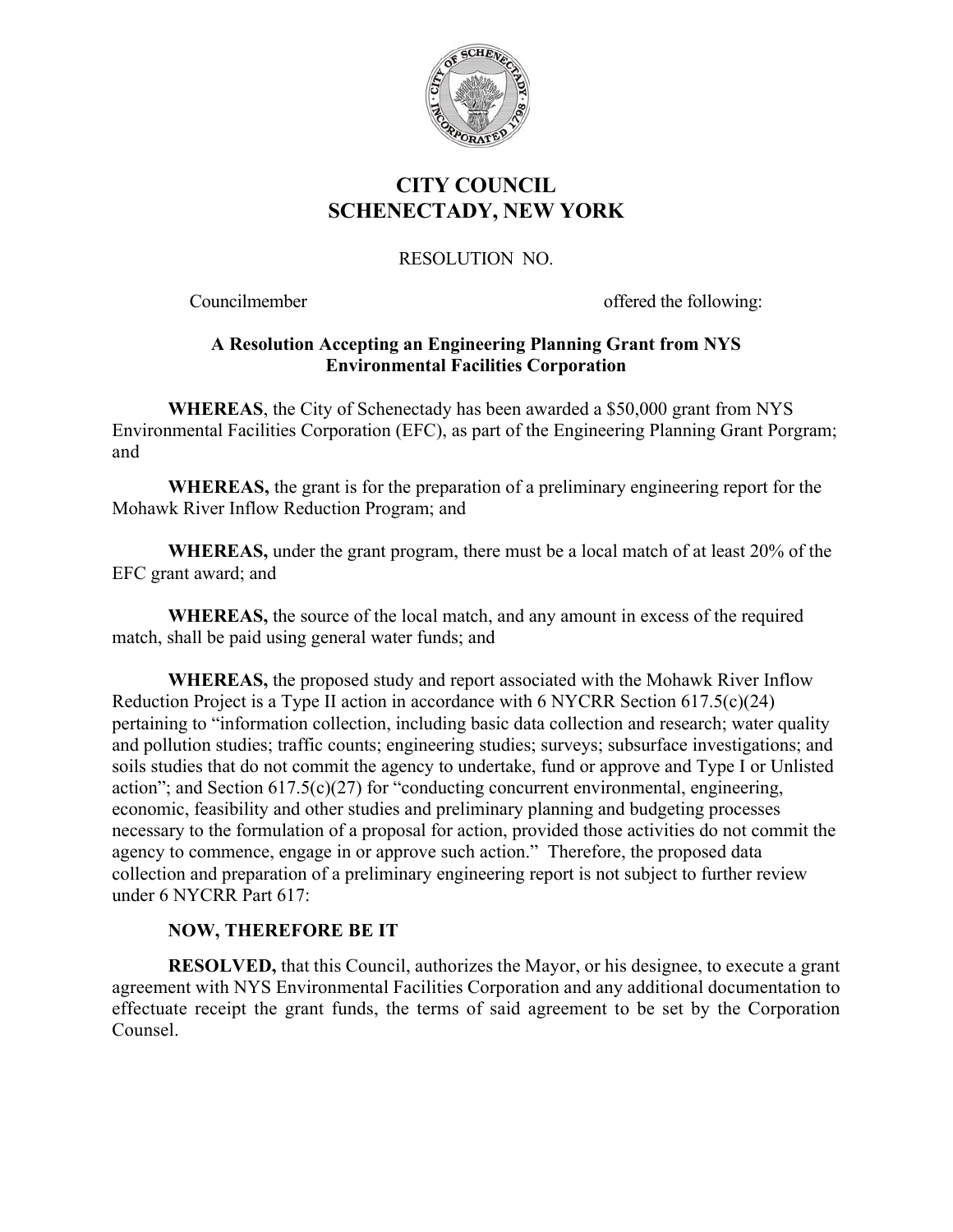Approved as to form this  $23<sup>rd</sup>$  day of May, 2022.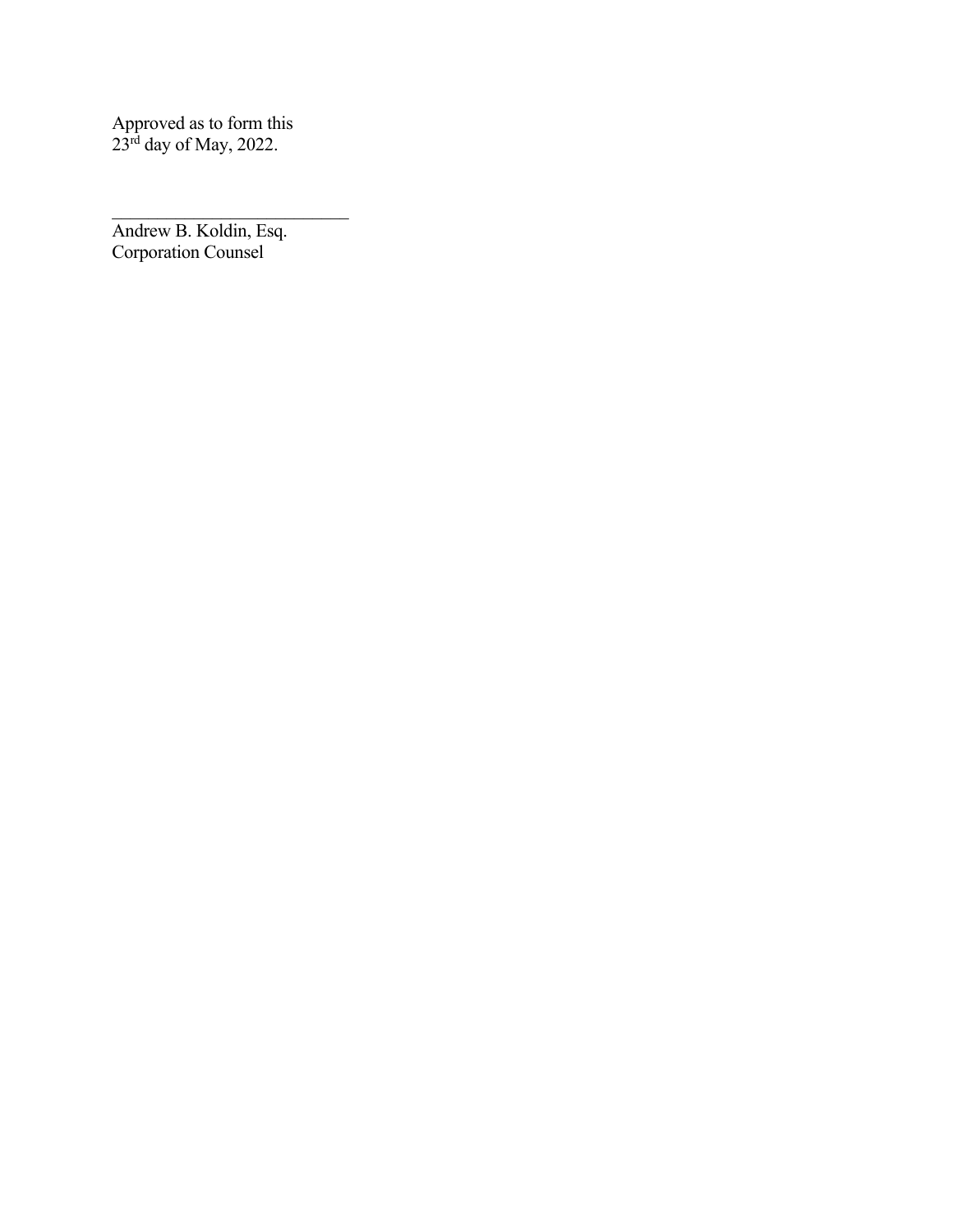

Councilmember offered the following:

#### **A Resolution Authorizing the City to Enter into a Contract with CARES of NY, Inc. for a Needs Assessment**

**WHEREAS**, through the Schenectady HOMES Consortium, the City of Schenectady, the City of Troy, and the Town of Colonie are eligible for \$3,832,771 of HOME Investment Partnership Program (HOME) funding for Participating Jurisdictions to assist individuals or households who are homeless or at risk of homelessness, and other vulnerable populations; and

 **WHEREAS**, the Schenectady Consortium must conduct a needs assessment to determine the highest priorities and best use of the funds; and

**WHEREAS,** the needs assessment will provide an analysis of homelessness, risks of homelessness, and risks to other vulnerable populations in all three municipalities, as well as recommendations for coordinated efforts to combat homelessness across the consortium.

**WHEREAS**, CARES of NY, Inc. has submitted a proposal to conduct the needs assessment for the Schenectady Consortium; and

**WHEREAS,** the City seeks to enter into a agreement with CARES of NY, Inc. to conduct the needs assessment and prepare an allocation plan for a not-to-exceed amount of \$45,000 of HOME American Rescue Plan (ARP) funding:

# **NOW, THEREFORE BE IT,**

**RESOLVED,** that the City Council authorizes the Mayor to enter into an agreement with CARES of NY, Inc. to conduct the needs assessment and prepare an allocation plan for a not-toexceed amount of \$45,000 of HOME ARP funding, the terms of said agreement to be set by the Corporation Counsel; and be it further

**RESOLVED,** that the City Council authorizes the Mayor or his designee to execute all necessary agreements to effectuate this resolution, the terms of said agreements to be set by the Corporation Counsel.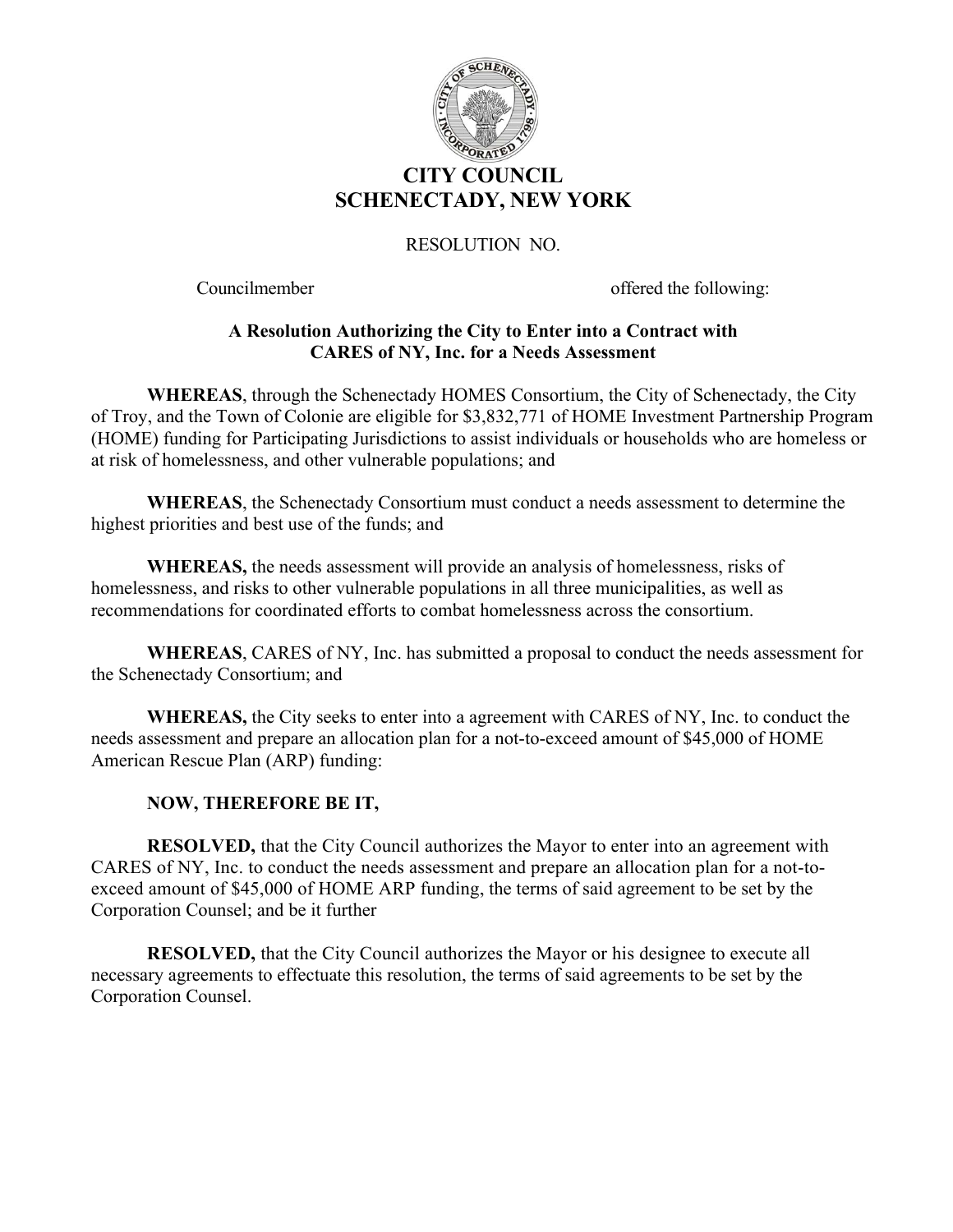Approved as to form this  $23^{\text{rd}}$  day of May, 2022.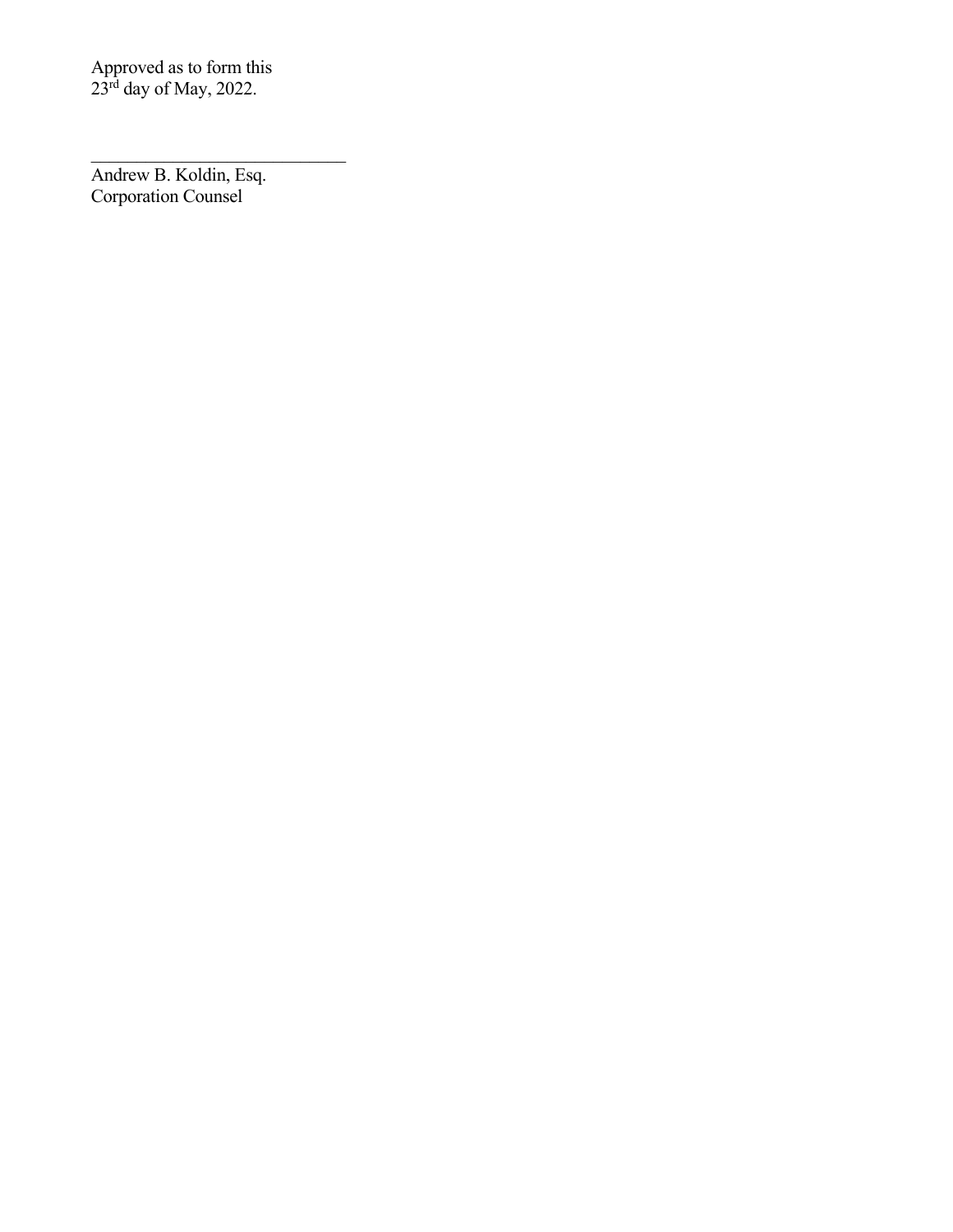

Councilmember offered the following:

#### **A Resolution Authorizing the Sale of a Vacant Lot at 28 Kelton Avenue for \$5,000**

**WHEREAS**, it is in the best interest of the City of Schenectady to sell parcel numbered SBL # 49.50-5-16; and

 **WHEREAS**, there is no municipal use for the property:

#### **NOW, THEREFORE BE IT,**

 **RESOLVED**, that the City Council authorizes the Mayor to enter into a contract to transfer the title of parcel numbered SBL # 49.50-5-16 to Lakram Rohit and/or assign for the sum of Five Thousand Dollars (\$5,000.00); and be it further

**RESOLVED**, that the terms of the contract for sale shall include a clause requiring that the purchaser obtain any required approvals, including a use variance and site plan approval, if necessary, from the Zoning Board of Appeals and/or the Planning Commission prior to the transfer of title, as well as any other terms deemed necessary by the Corporation Counsel.

 Approved as to form this  $23^{\overline{rd}}$  day of May, 2022.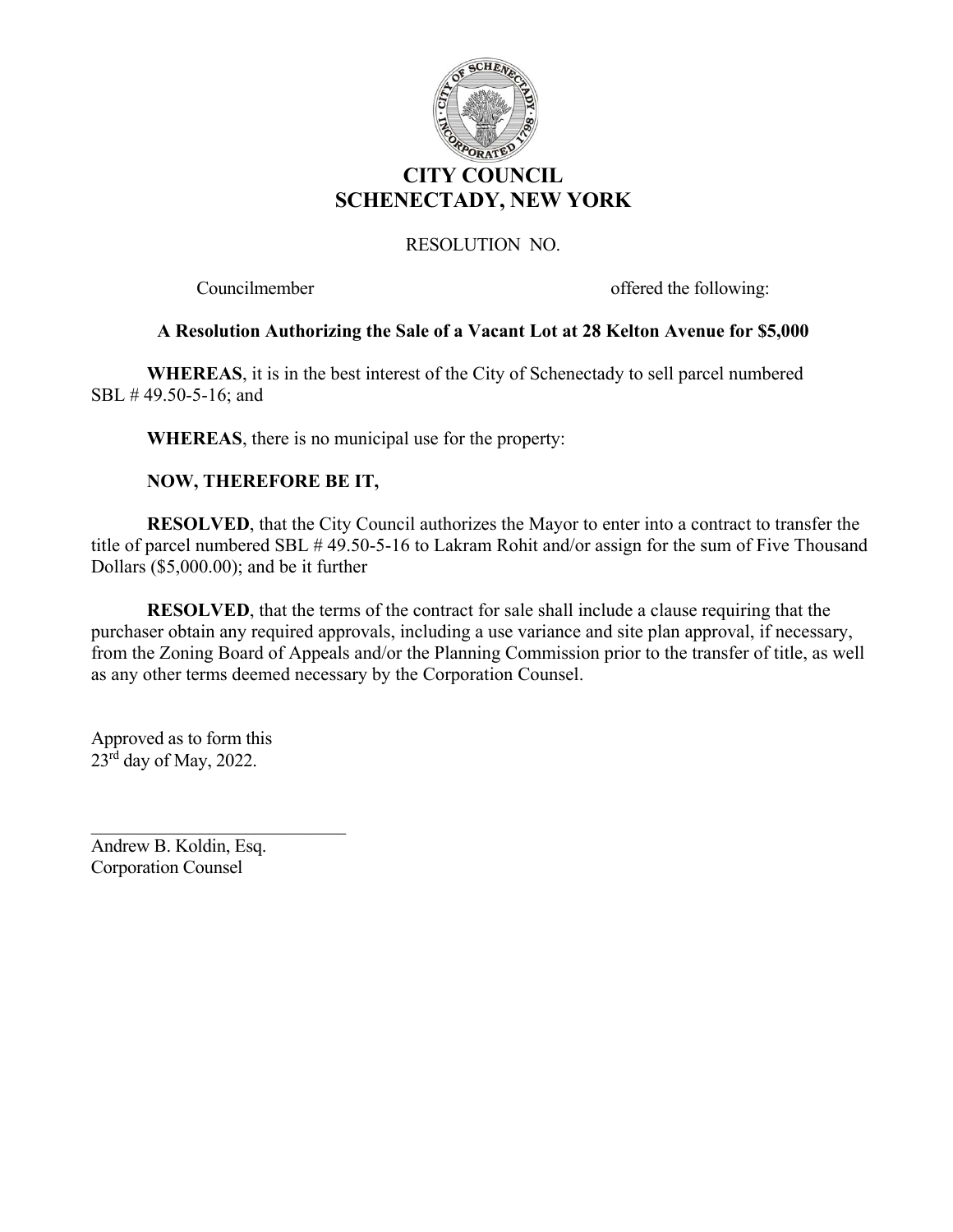

Councilmember offered the following:

#### **A Resolution Authorizing the Sale of a Vacant Lot on Willowcreek Avenue**

**WHEREAS**, it is in the best interest of the City of Schenectady to sell parcel numbered SBL # 60.40-2-21.2; and

 **WHEREAS**, there is no municipal use for the property:

#### **NOW, THEREFORE BE IT,**

 **RESOLVED**, that the City Council authorizes the Mayor to enter into a contract to transfer the title of parcel numbered SBL # 60.40-2-21.2 to Paul Lafond, Jr. and/or assign for the sum of Three Thousand Five Hundred Dollars (\$3,500.00); and be it further

**RESOLVED**, that the terms of the contract for sale shall include any terms deemed necessary by the Corporation Counsel.

 Approved as to form this  $23^{\overline{rd}}$  day of May, 2022.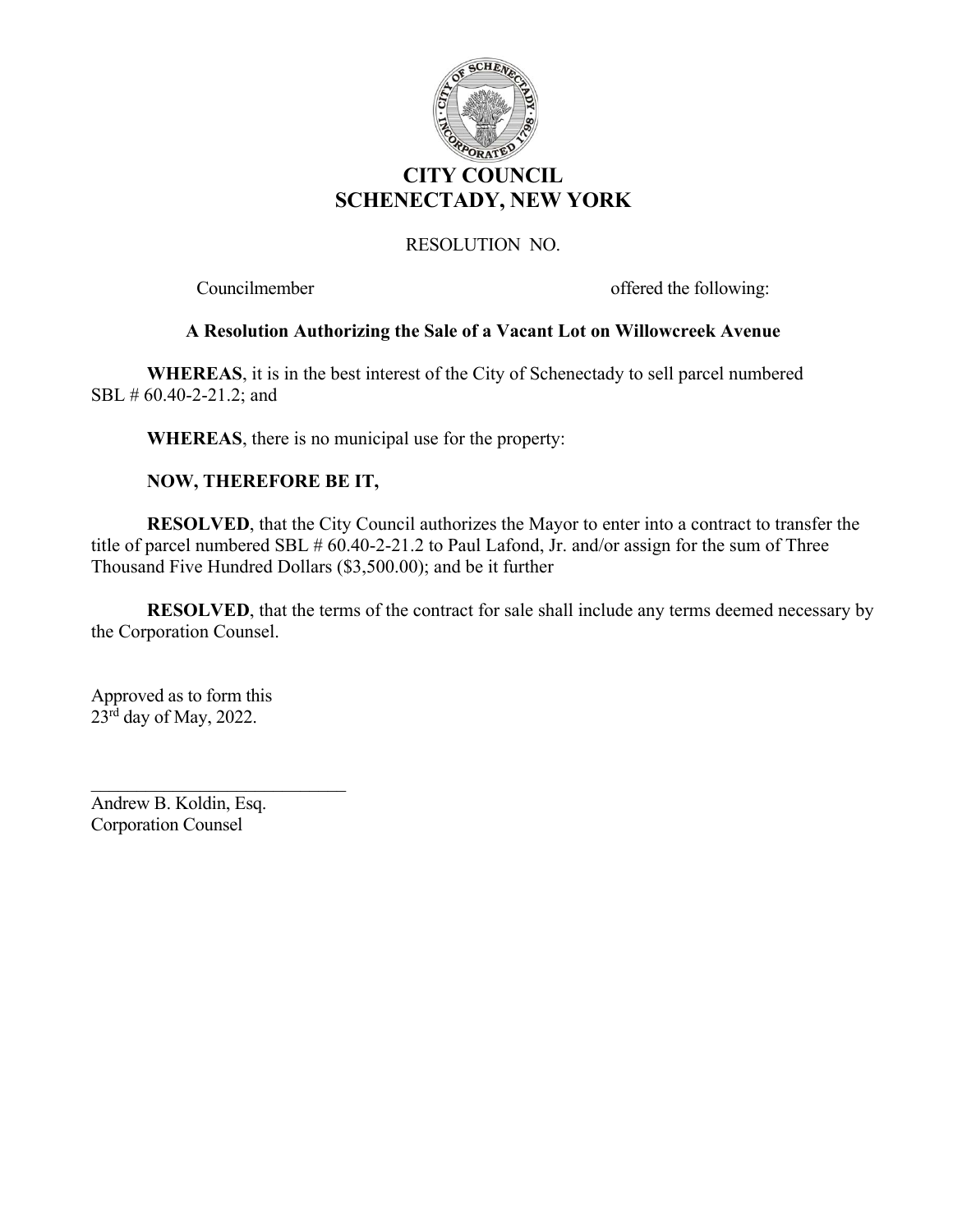

Councilmember offered the following:

# **A Resolution Authorizing the Settlement of a Claim by John McManus**

**WHEREAS**, claimant served the City of Schenectady with a Notice of Claim (2021-081); and

 **WHEREAS**, the Office of the Corporation Counsel has recommended that it would be in the best interest of the City to settle this matter; and

**WHEREAS**, the settlement proposal was accepted by the City Claims Committee:

# **NOW, THEREFORE BE IT,**

 **RESOLVED**, that the Office of the Corporation Counsel is authorized to enter into a settlement with John McManus to settle the property damage claim for \$2,040.39, the terms of which shall be set by the Corporation Counsel.

 Approved as to form this  $23<sup>rd</sup>$  day of May, 2022.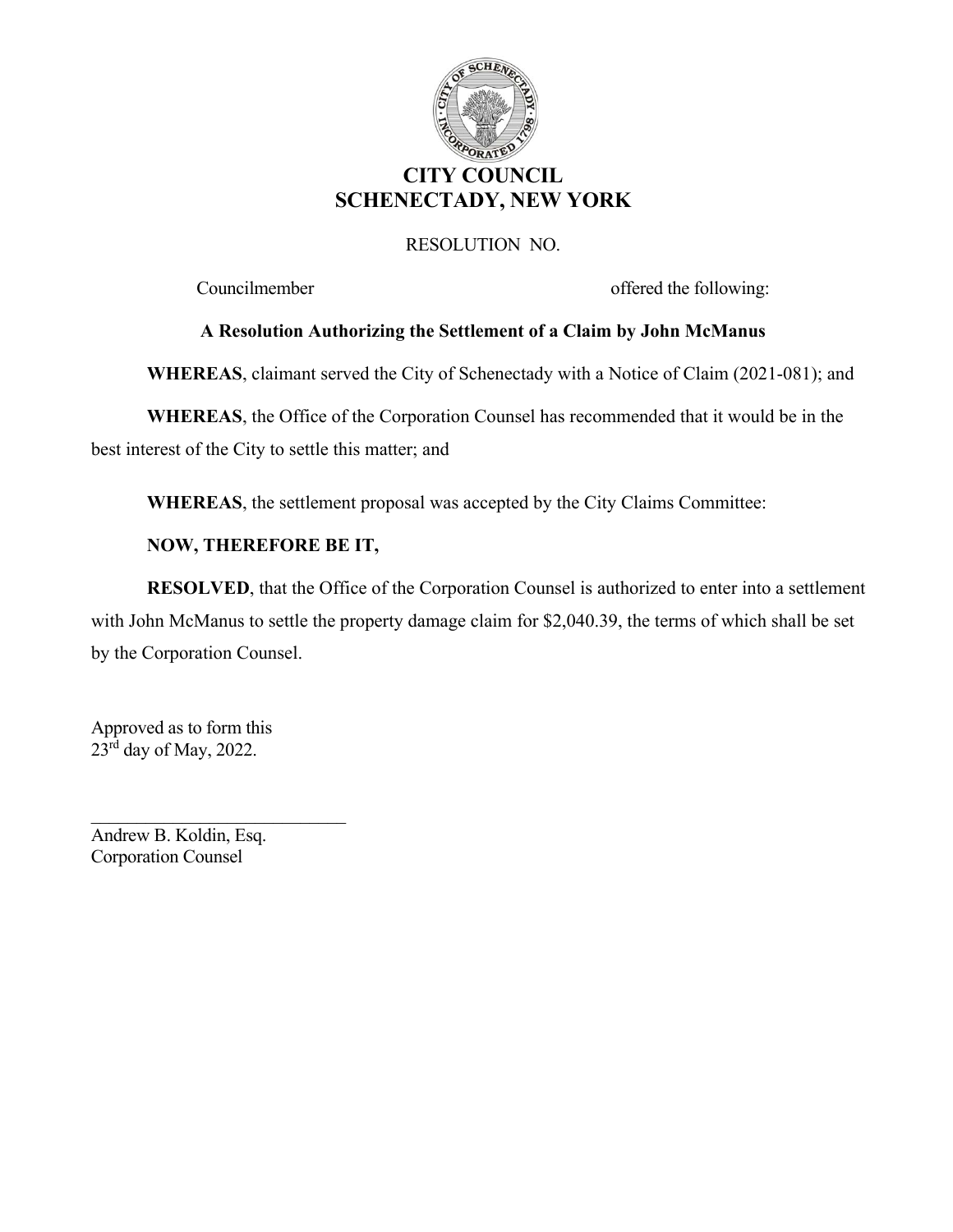

Councilmember offered the following:

#### **A Resolution Authorizing the Settlement of a Claim by Yugeshwar Gaindarpersaud**

**WHEREAS**, claimant served the City of Schenectady with a Notice of Claim (2020-092); and

 **WHEREAS**, the Office of the Corporation Counsel has recommended that it would be in the best interest of the City to settle this matter; and

**WHEREAS**, the settlement proposal was accepted by the City Claims Committee:

#### **NOW, THEREFORE BE IT,**

 **RESOLVED**, that the Office of the Corporation Counsel is authorized to enter into a settlement with Yugeshwar Gaindarpersaud to settle the claim for \$40,000.00, the terms of which shall be set by the Corporation Counsel.

 Approved as to form this  $23<sup>rd</sup>$  day of May, 2022.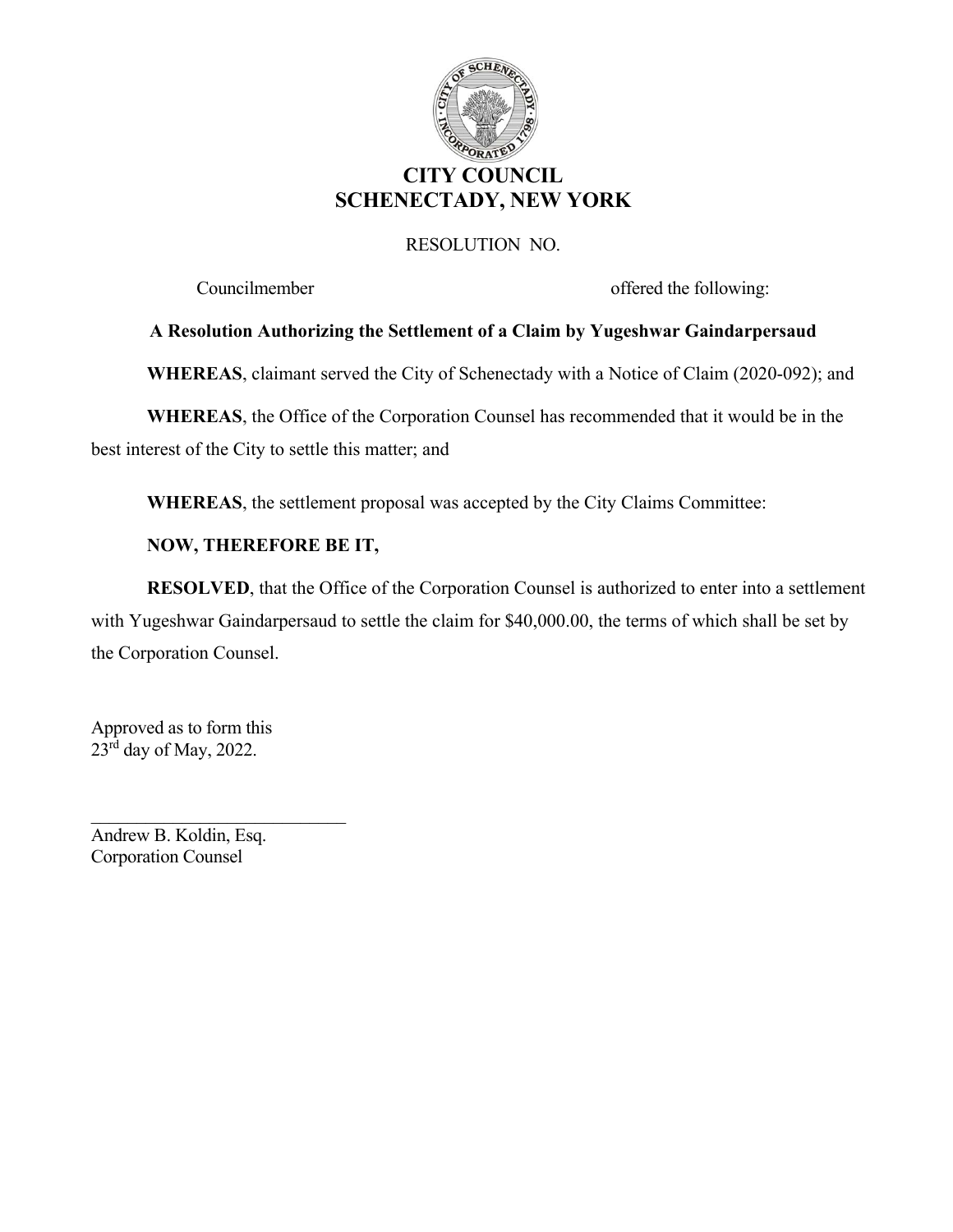

# **CITY COUNCIL SCHENECTADY, NEW YORK**

RESOLUTION NO.

Councilmember offered the following:

# **A Resolution Awarding the Bid and Contract for the "Furnishing Hydrants 2022" to Ferguson Enterprises, Inc. d/b/a Ferguson Waterworks in the Amount of \$167,212.00**

**WHEREAS**, each year the Water Department issues a bid for purchasing fire hydrants for re-stocking its inventory. These hydrants are required for public safety; and

**WHEREAS**, the Purchasing Department solicited and issued bids for "Furnishing Hydrants 2022." A sole bid was received on May 4, 2022, from Ferguson Enterprises, Inc. d/b/a Ferguson Waterworks of Clifton Park, NY in the total amount of \$167,212.00:

# **NOW, THEREFORE BE IT,**

**RESOLVED**, that this Council, acting as a Board of Contract and Supply under Section C5-9 of the City Charter, authorizes the Mayor or his designee to enter into a contract with Ferguson Enterprises, Inc. d/b/a Ferguson Waterworks for the "Furnishing Hydrants 2022" in the amount of \$167,212.00, the terms of which shall be set by the Corporation Counsel.

Approved as to form this  $23<sup>rd</sup>$  day of May, 2022.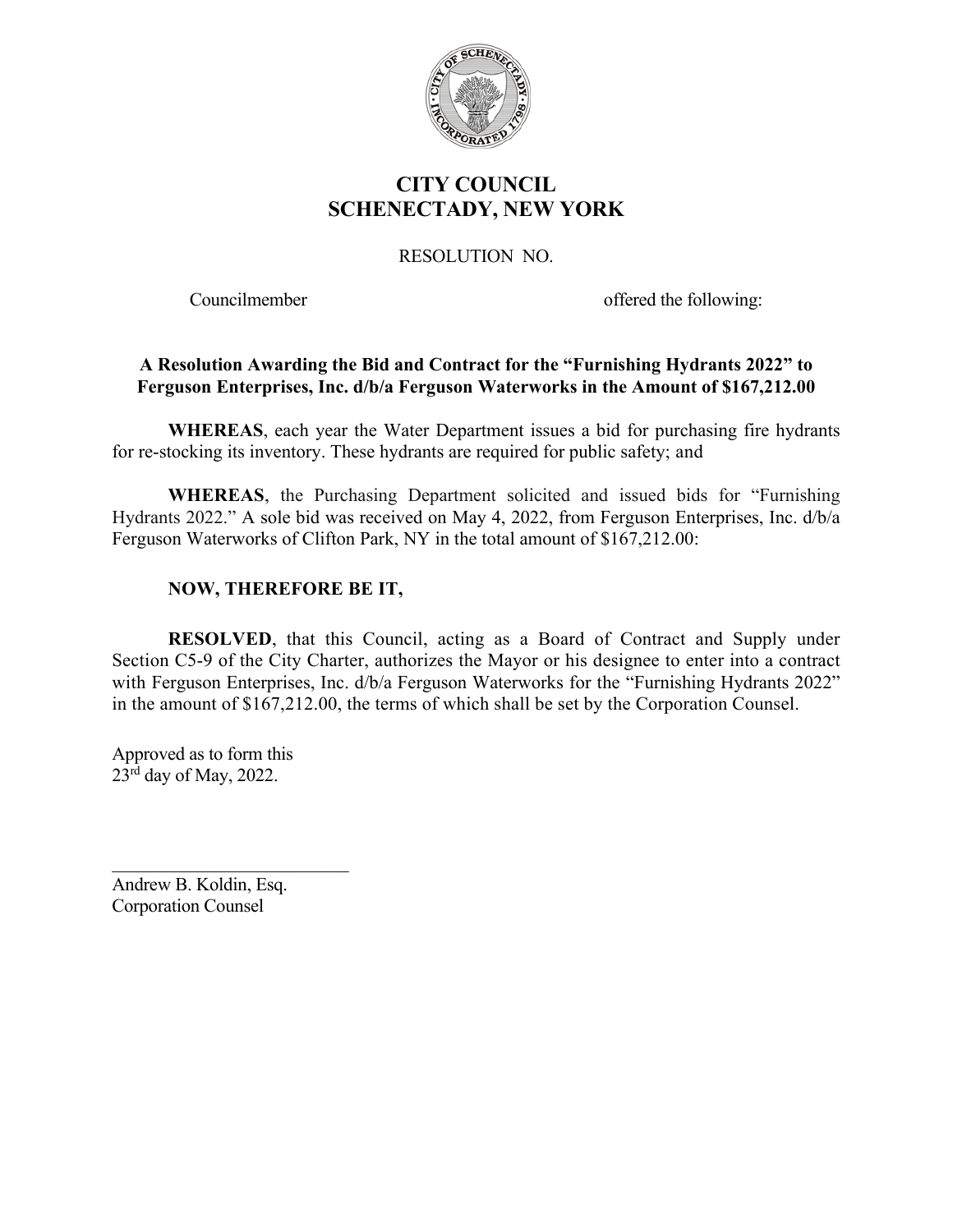

# **CITY COUNCIL SCHENECTADY, NEW YORK**

# RESOLUTION NO.

Councilmember offered the following:

# **A Resolution Awarding the Bid and Contract for the "Schenectady Police Department Firing Range – Contract 1A – General Construction" to Gallo Construction Corp. in the Amount of \$232,193.00**

**WHEREAS**, the Schenectady Police Department (SPD) firing range is located in the basement of the police facility at 531 Liberty Street which was built in 1973; many of the components are currently outdated and beyond repair; and

**WHEREAS**, the City applied for and received a State and Municipal Facilities Program (SAM) grant from the New York State Dormitory Authority (DASNY) in August of 2018 for these improvements; and

**WHEREAS**, the Purchasing Department solicited and received bids for the "Schenectady Police Department Firing Range – Contract 1A – General Construction" and a low bid was received on April 20, 2022 from Gallo Construction Corp. of Schenectady, NY in the amount of \$232,193.00:

# **NOW, THEREFORE BE IT,**

**RESOLVED**, that this Council, acting as a Board of Contract and Supply under Section C5-9 of the City Charter, authorizes the Mayor or his designee to enter into a contract with Gallo Construction Corp. for the "Schenectady Police Department Firing Range – Contract 1A – General Construction" in the amount of \$232,193.00, the terms of which shall be set by the Corporation Counsel.

Approved as to form this 23rd day of May 2022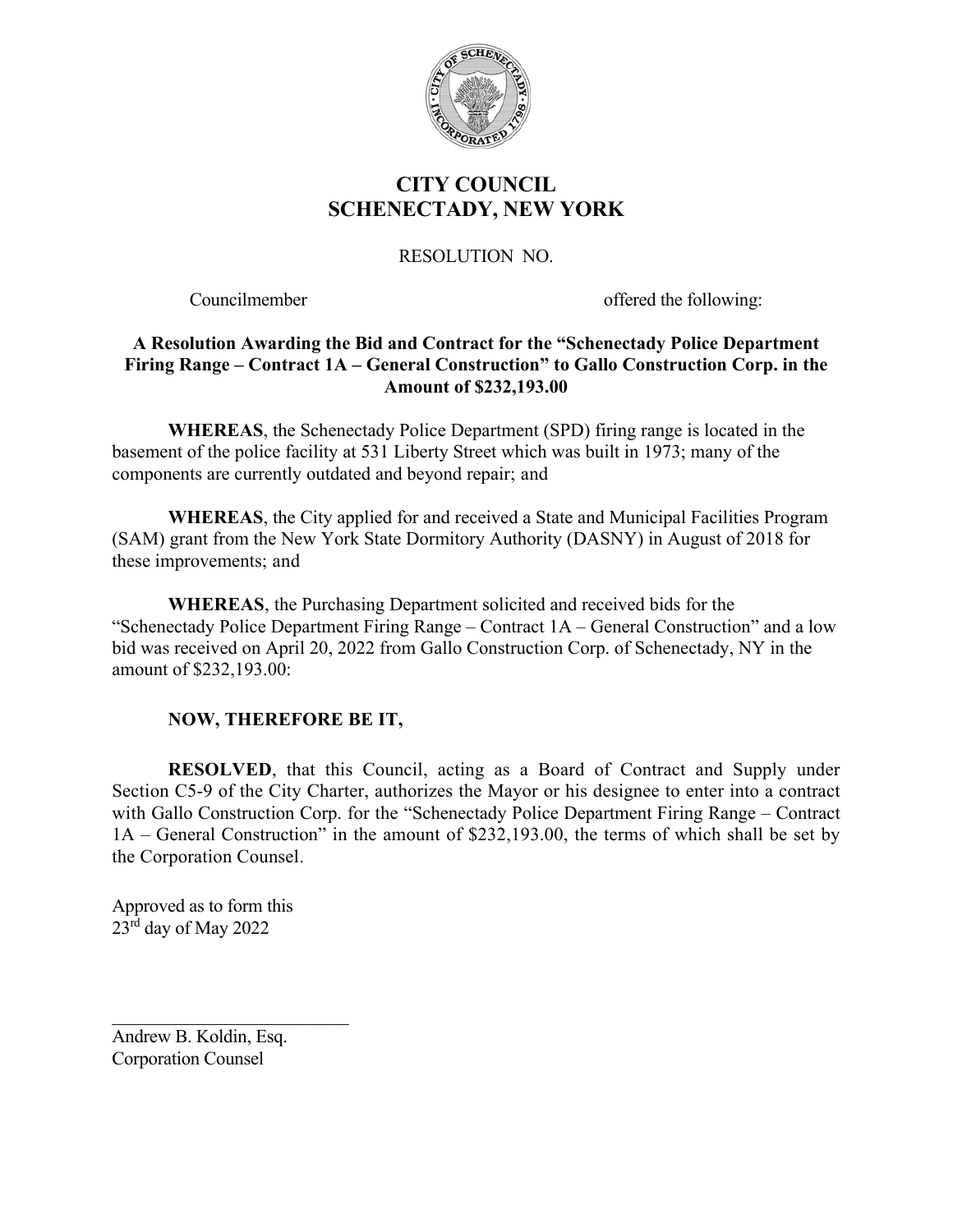|                                | <b>BID SUMMARY TABULATION SHEET The DEPARTMENT OF ENGINEERING</b>                                             |          |                |               |                                             | <b>EXELLENT OF CONSTRUCTION AND DESIGN</b>                   |                   |                  |
|--------------------------------|---------------------------------------------------------------------------------------------------------------|----------|----------------|---------------|---------------------------------------------|--------------------------------------------------------------|-------------------|------------------|
|                                | Received by the COMMITTEE ON BIDS of The City of Schenectady, NY at 10:30                                     |          |                |               |                                             | 0 A.M. Eastern Standard Time on the 20th day of April, 2022. |                   |                  |
|                                | Bids for: "Schenectady Police Department Firing Range Ventilation System - Contract 1A - General Contracting" |          |                |               |                                             |                                                              |                   |                  |
| PAY ITEM<br>$\mathbf{\dot{g}}$ | PAY ITEM DESCRIPTION                                                                                          | QUANTITY | <b>UNIT</b>    | <b>BIDDEI</b> | R No. 1 EXTENSION                           | <b>BIDDER No. 2 EXTENSION</b>                                | <b>BIDDER No.</b> | <b>EXTENSION</b> |
|                                |                                                                                                               |          |                |               |                                             |                                                              |                   |                  |
|                                |                                                                                                               |          |                |               |                                             |                                                              |                   |                  |
|                                |                                                                                                               |          |                |               |                                             |                                                              |                   |                  |
| H                              | $\blacksquare$<br>Installation of SPD Firing Range Ventilation System Per Bid Specs<br>General Contract       | ↤        | $\overline{c}$ |               | \$232,193.00                                | \$274,800.00                                                 |                   |                  |
|                                |                                                                                                               |          |                |               |                                             |                                                              |                   |                  |
|                                |                                                                                                               |          |                |               |                                             |                                                              |                   |                  |
|                                |                                                                                                               |          |                |               |                                             |                                                              |                   |                  |
|                                |                                                                                                               |          |                |               |                                             |                                                              |                   |                  |
|                                |                                                                                                               |          |                |               |                                             |                                                              |                   |                  |
|                                |                                                                                                               |          |                |               |                                             |                                                              |                   |                  |
|                                |                                                                                                               |          |                |               |                                             |                                                              |                   |                  |
|                                |                                                                                                               |          |                |               |                                             |                                                              |                   |                  |
|                                |                                                                                                               |          |                |               |                                             |                                                              |                   |                  |
|                                |                                                                                                               |          |                |               |                                             |                                                              |                   |                  |
|                                |                                                                                                               |          |                |               |                                             |                                                              |                   |                  |
|                                |                                                                                                               |          |                |               |                                             |                                                              |                   |                  |
|                                |                                                                                                               |          |                |               |                                             |                                                              |                   |                  |
|                                |                                                                                                               |          |                |               |                                             |                                                              |                   |                  |
|                                |                                                                                                               |          |                |               |                                             |                                                              |                   |                  |
| <b>BIDDER No.</b>              | <b>COMPANY NAME</b>                                                                                           |          |                |               | <b>ADDRESS</b>                              | C.A.P.                                                       |                   | SECURITY DEPOSIT |
| $\frac{1}{2}$                  | Gallo Construction Corp.                                                                                      |          |                | 50 Lincoln    | Avenue, Watervliet, NY 12189                | $\sum_{i=1}^{n}$                                             |                   | <b>Bid Bond</b>  |
|                                | RMB Mechanical, Inc.                                                                                          |          |                |               | 1155 Princetown Road, Schenectady, NY 12306 | N/A                                                          |                   | <b>Bid Bond</b>  |
|                                |                                                                                                               |          |                |               |                                             |                                                              |                   |                  |